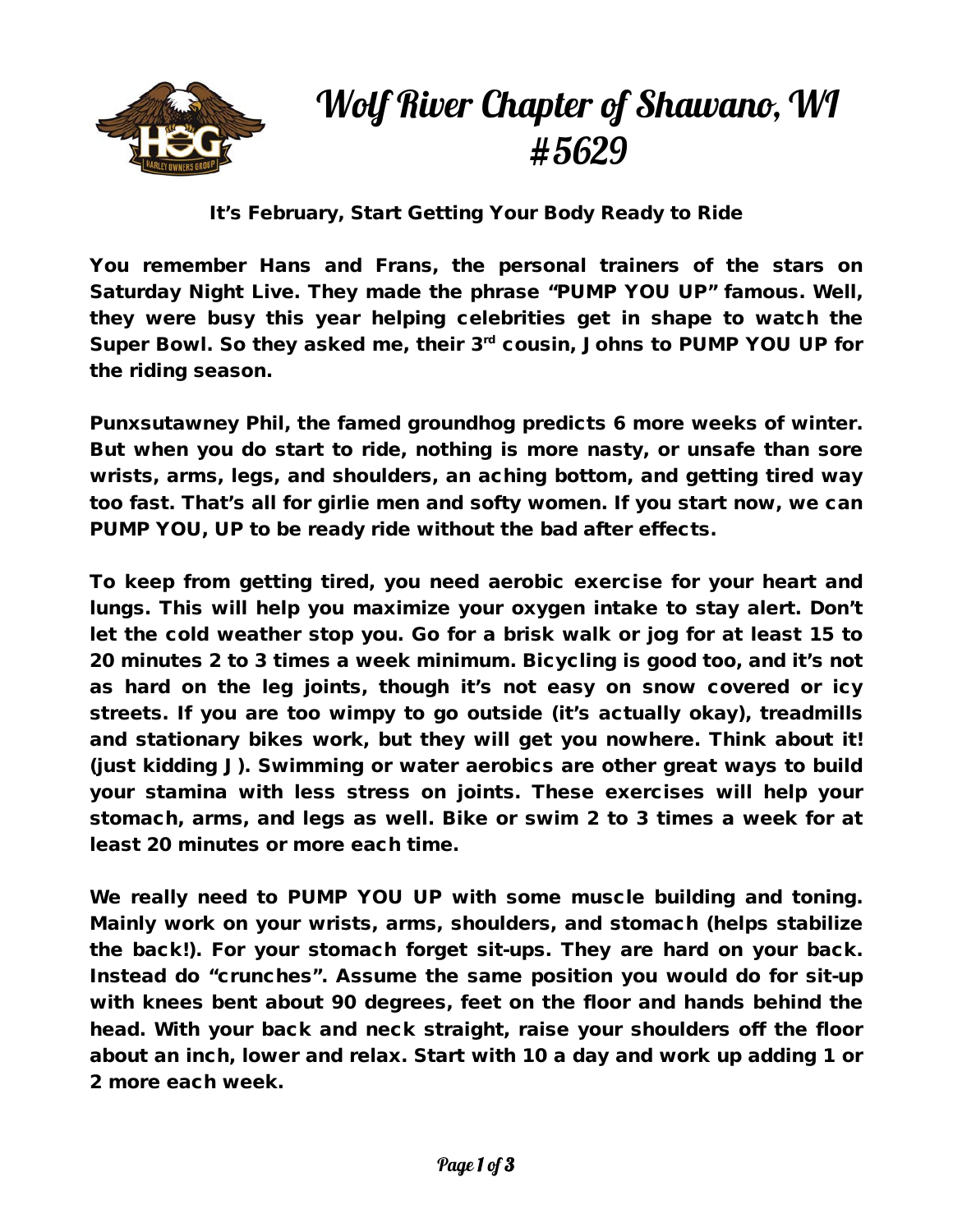

## Wolf River Chapter of Shawano, WI #5629

Arms, you guessed it, weights or push-ups. I am not talking about a bra, but these push-ups will help the bust line too. If you are way out of shape you can start by leaning forward on a counter or other immovable object and rise away from it. Like crunches, start with 10 a day and add more as you feel capable and comfortable. If you have weights or gym equipment, you can do bench presses, curls, and triceps extensions. Start with light weights you find easy and work up over time. For triceps extensions you can be in a sitting position with your back straight. Hold the weight (or large can or 2-liter bottle of something) in both hands extended over the head and slowly lower it behind your head, then raise it up again. Start small with 1 or 2 sets of 10 repetitions.

For the shoulders, do raises. With light dumbbells (or the food/beverage items) stand in a slight crouch with your arms hanging at your sides and your elbows bent a little. Hold the weights like you are holding your handgrips. Raise the weights up and away from your body until your arms are parallel to the floor, and then lower them back down. Again, start with light weights and 1 or 2 sets of 10 repetitions per day.

Finally, your wrists pull that old spring hand squeezer out of the junk drawer. If you are cheap, like me, you can use an old tennis ball or one of those tension squeeze balls. You can start with 2 sets of 10 squeezes and add sets as you get better. It is best to do this one 2 or more a day. Hold the squeeze in the same position you do your hands on the clutch and brakes.

Again, start small and work your way up. You may feel a little soreness to start. Like riding, these are things your body is not used to unless you do it regularly. Don't overdo it by trying to use heavy weights or tons of repetitions to start. That will make you sorer, and less likely to keep exercising. GO EASY to start. If you are over 40 years old and/or have health issues, see your doctor before we try to PUMP YOU UP!